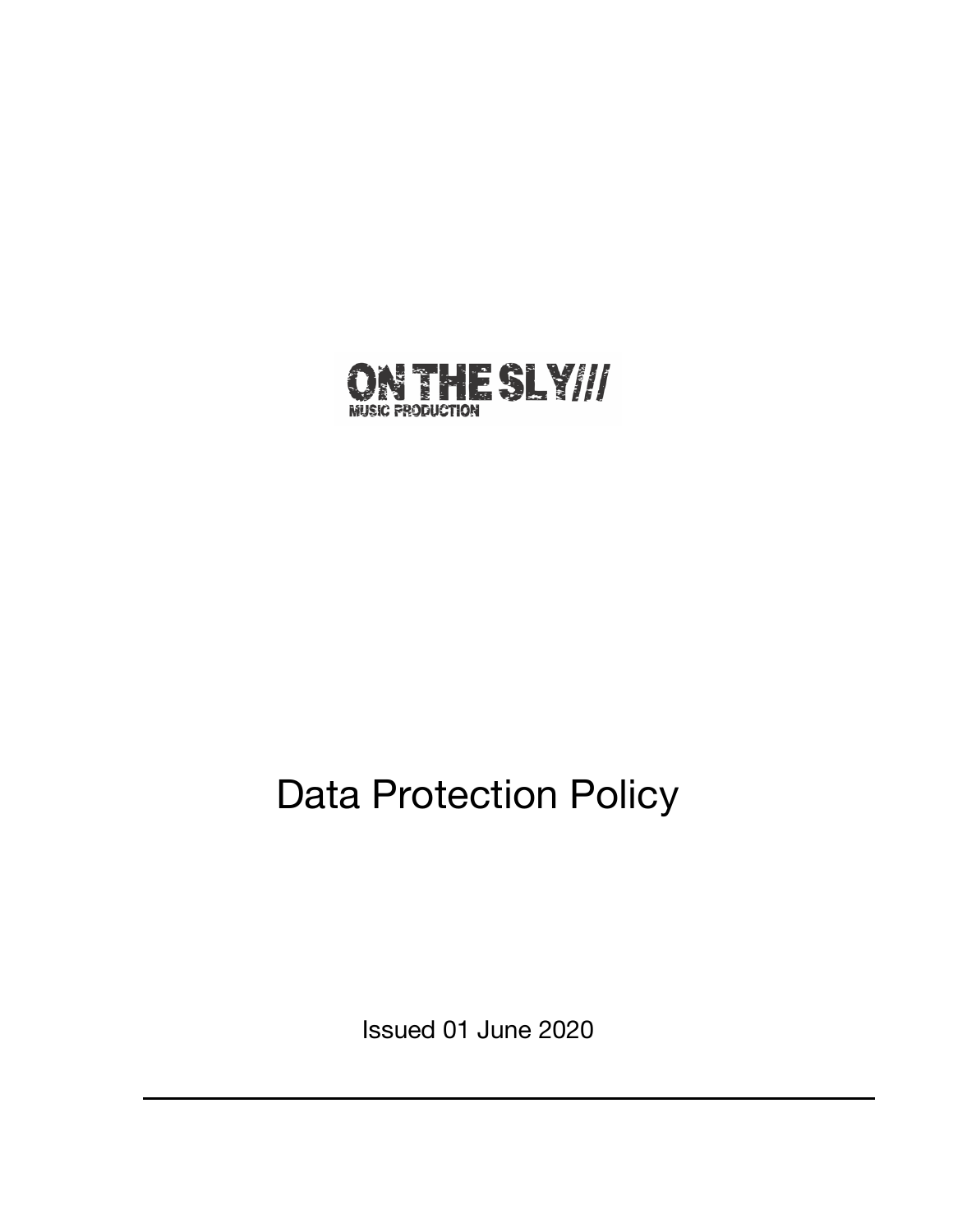Table of Contents

| $\boldsymbol{4}$ |
|------------------|
| 5                |
| 5                |
| 6                |
| 7                |
| 8                |
| 8                |
| 9                |
| 11               |
| 12               |
| 13               |
| 13               |
| 14               |
|                  |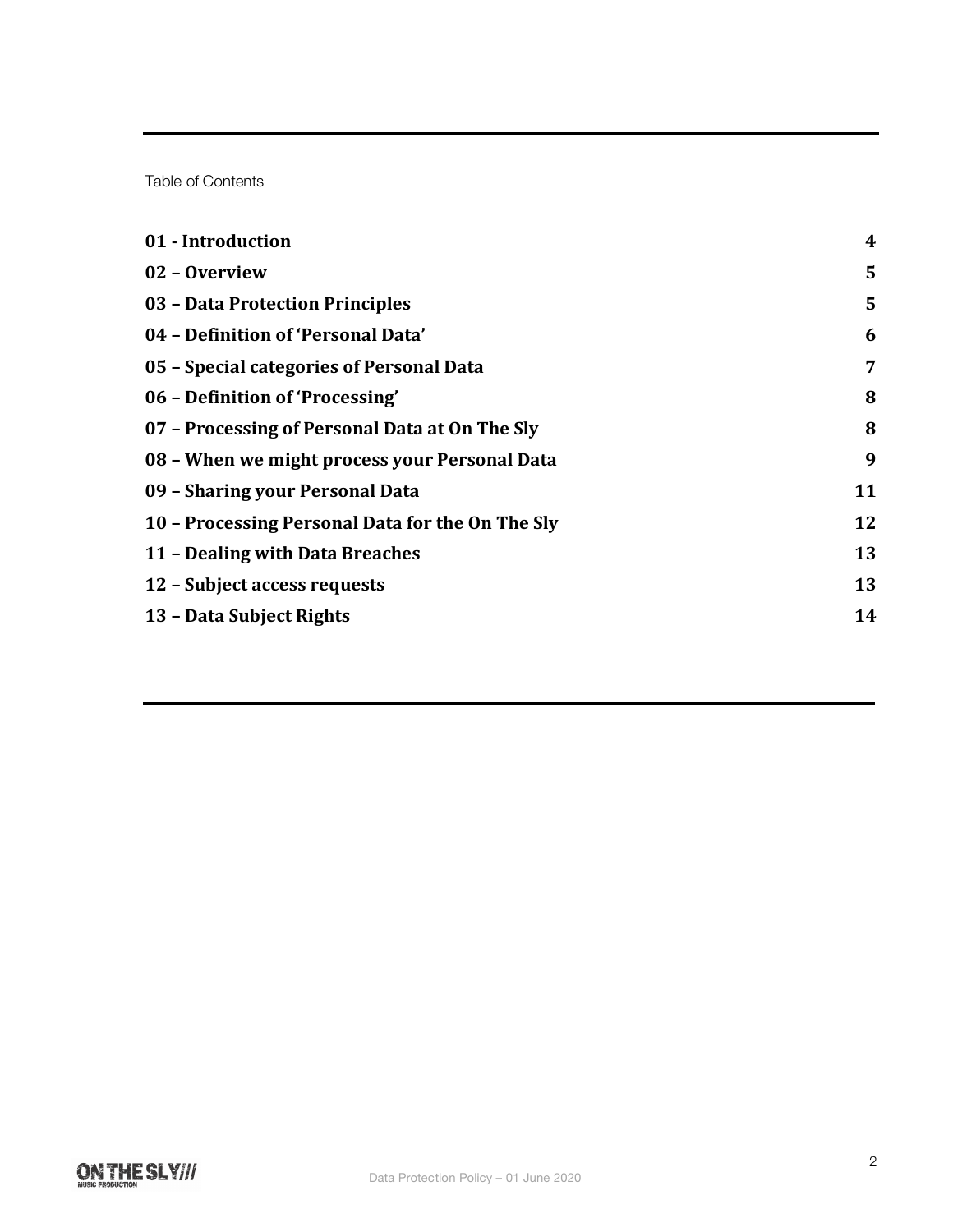### 01 - Introduction

This policy provides detailed information and procedures in relation to Data Protection. Please ensure that you are familiar with its content and ask the contact below for further information should you have any questions.

Every effort will be made to ensure the policy is reviewed and reissued in response to future changes in the law. In the event that legal requirements supersede the content of this policy, legal requirements will be followed.

It is intended that this policy is fully compliant with the GDPR and the Data Protection Act 2018. If any conflict arises between those laws and this policy, the Company intends to comply with its legal obligations.

This policy does not form part of your contract of employment and may be deviated from, amended or replaced in future from time to time at the Company's discretion.

For further information please contact:

Chris Thorpe **Director** On The Sly Music Ltd

02 – Overview

2.1 The Company takes the security and privacy of your data seriously. We need to gather and use information or 'data' about you as part of our business and to manage our relationship with you. We intend to comply with our legal obligations under the Data Protection Act 2018 (the '2018 Act') and the EU General Data Protection Regulation ('GDPR') in respect of data privacy and security. We have a duty to notify you of the information contained in this policy.

**\_\_\_\_\_\_\_\_\_\_\_\_\_\_\_\_\_\_\_\_\_\_\_\_\_\_\_\_\_\_\_\_\_\_\_\_\_\_\_\_\_\_\_\_\_\_\_\_\_\_\_\_\_\_\_\_\_\_\_\_\_\_\_\_\_\_\_\_\_\_\_\_\_\_\_\_\_\_\_\_\_\_\_\_\_\_\_\_\_\_\_\_\_\_\_\_\_\_\_\_\_\_\_\_**

- 2.2 This policy applies to current and former employees, workers, volunteers, apprentices and consultants. If you fall into one of these categories then you are a 'data subject' for the purposes of this policy. You should read this policy alongside your contract of employment (or contract for services) and any other notice we issue to you from time to time in relation to your data.
- 2.3 The Company is a 'data controller' for the purposes of your personal data. This means that we determine the purpose and means of the processing of your personal data.
- 2.4 This policy explains how the Company will hold and process your information. It explains your rights as a data subject. It also explains your obligations when obtaining, handling, processing or storing personal data in the course of working for, or on behalf of, the Company.

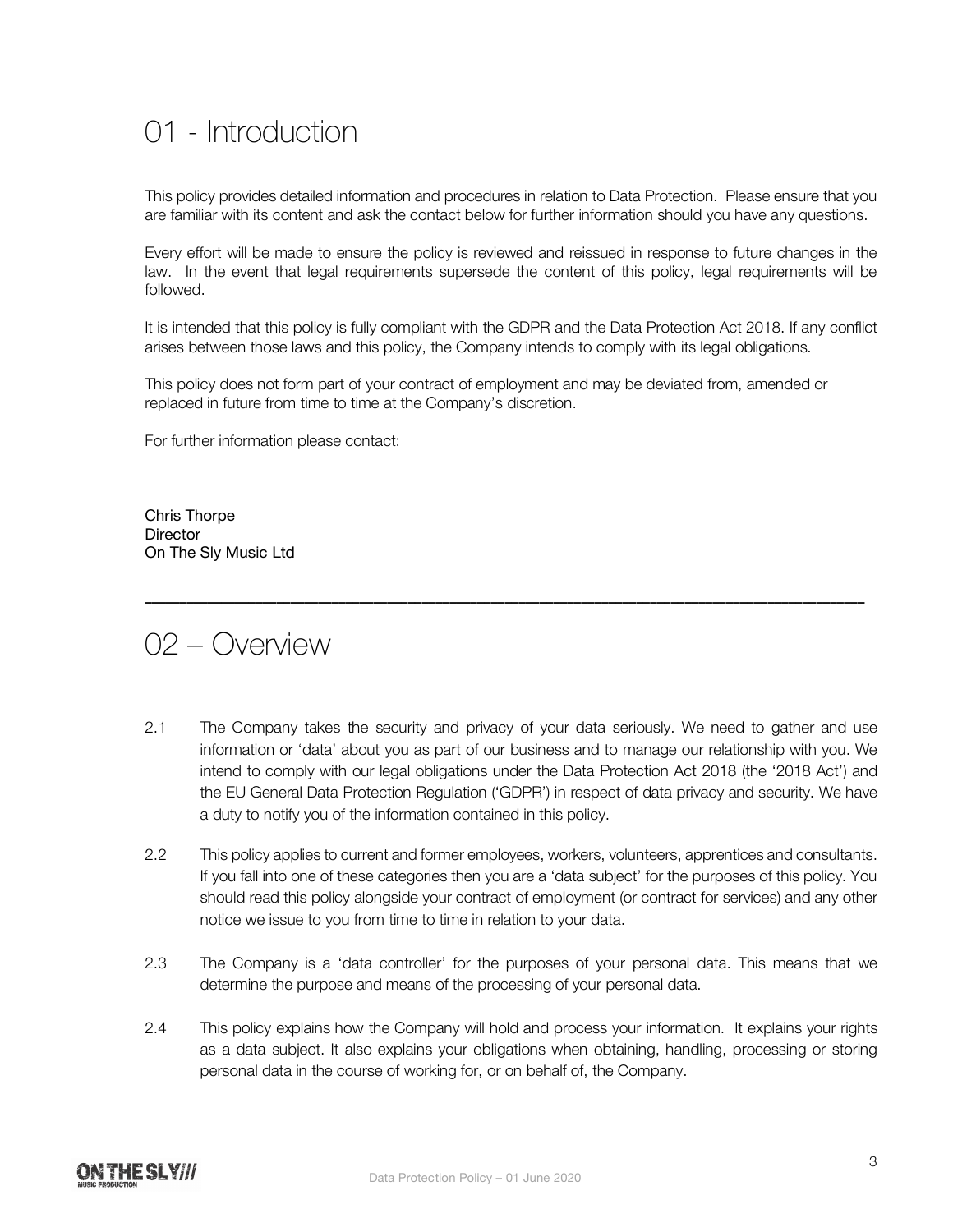# 03 – Data Protection Principles

- 3.1 Personal data must be processed in accordance with the principles relating to the processing of personal data set out in the GDPR. It must:
	- 3.1.1 be processed fairly, lawfully and in a transparent manner;
	- 3.1.2 be collected and processed only for specified, explicit and legitimate purposes;
	- 3.1.3 be adequate, relevant and limited to what is necessary for the purposes for which it is processed;
	- 3.1.4 be accurate and where necessary kept up to date;
	- 3.1.5 not be kept in a form which permits identification of data subjects for longer than is necessary for the purposes for which it is processed; and
	- 3.1.6 be processed in a manner that ensures its security using appropriate technical and organisational measures to protect against unauthorised or unlawful processing and against accidental loss, destruction or damage.

On The Sly and all those working with us are accountable for these principles and must be able to show that we are compliant in all our business operations.

#### 04 – Definition of 'Personal Data'

- 4.1 'Personal Data' means information which relates to a living person who can be identified from that data (a 'data subject') on its own, or when taken together with other information which is likely to come into On The Sly's possession or we can reasonably access. It includes any expression of opinion about the person and an indication of the intentions of us or others, in respect of that person. It does not include anonymised data.
- 4.2 This policy applies to all personal data whether it is stored electronically, on paper or otherwise.
- 4.3 This personal data might be provided to On The Sly by you, or someone else (such as a former employer, your doctor, or a credit reference agency), or it could be created by On The Sly. It could be provided or created during the recruitment process, during the course of the contract of employment (or services) or after its termination. It could be created by your manager or other colleagues.

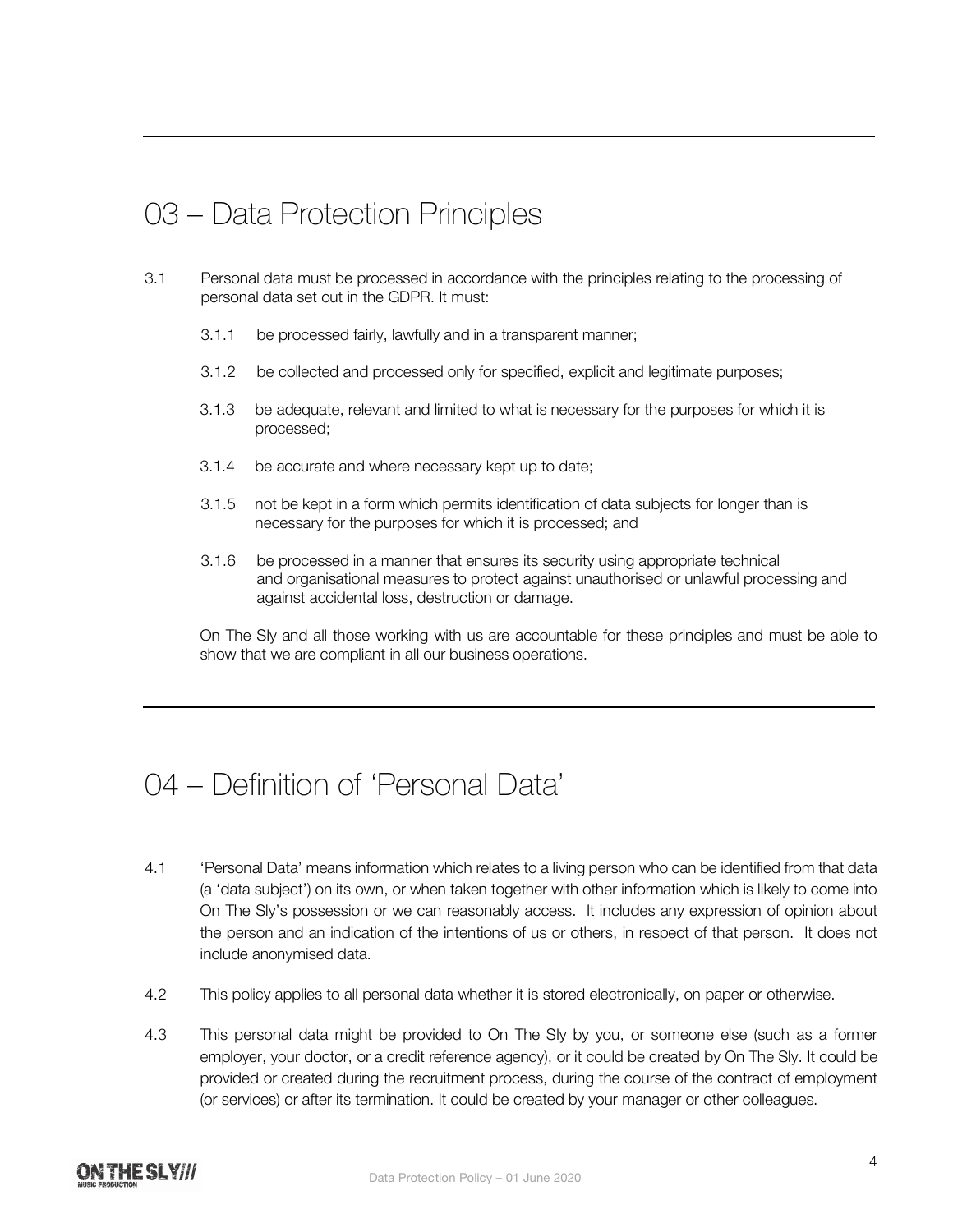- 4.4 On The Sly will collect and use the following types of personal data about you:
	- 4.4.1 recruitment information such as your application form and CV, references, qualifications and membership of any professional bodies and details of any pre-employment assessments;
	- 4.4.2 your contact details and date of birth;
	- 4.4.3 the contact details for your emergency contacts;
	- 4.4.4 your gender;
	- 4.4.5 your marital status and family details;
	- 4.4.6 information about your contract of employment (or services) including start and end dates of employment, role and location, working hours, details of promotion, salary (including details of previous remuneration), pension, benefits and holiday entitlement;
	- 4.4.7 your bank details and information in relation to your tax status including your national insurance number;
	- 4.4.8 your identification documents including passport and driving licence and information in relation to your immigration status and right to work for us;
	- 4.4.9 information relating to disciplinary or grievance investigations and proceedings involving you (whether or not you were the main subject of those proceedings);
	- 4.4.10 information relating to your performance and behaviour at work;
	- 4.4.11 training records;
	- 4.4.12 electronic information in relation to your use of IT systems/swipe cards/telephone systems;
	- 4.4.13 your images (whether captured on CCTV, by photograph or video); and
	- 4.4.14 any other category of personal data which we may notify you of from time to time.

\_\_\_\_\_\_\_\_\_\_\_\_\_\_\_\_\_\_\_\_\_\_\_\_\_\_\_\_\_\_\_\_\_\_\_\_\_\_\_\_\_\_\_\_\_\_\_\_\_\_\_\_\_\_\_\_\_\_\_\_\_\_\_\_\_\_\_\_\_\_\_\_\_\_\_\_\_\_\_\_\_\_\_\_\_\_\_\_\_

### 05 – Special categories of Personal Data

- 5.1 'Special categories of Personal Data' are types of personal data that reveal a data subject's:
	- 5.1.1 racial or ethnic origin;

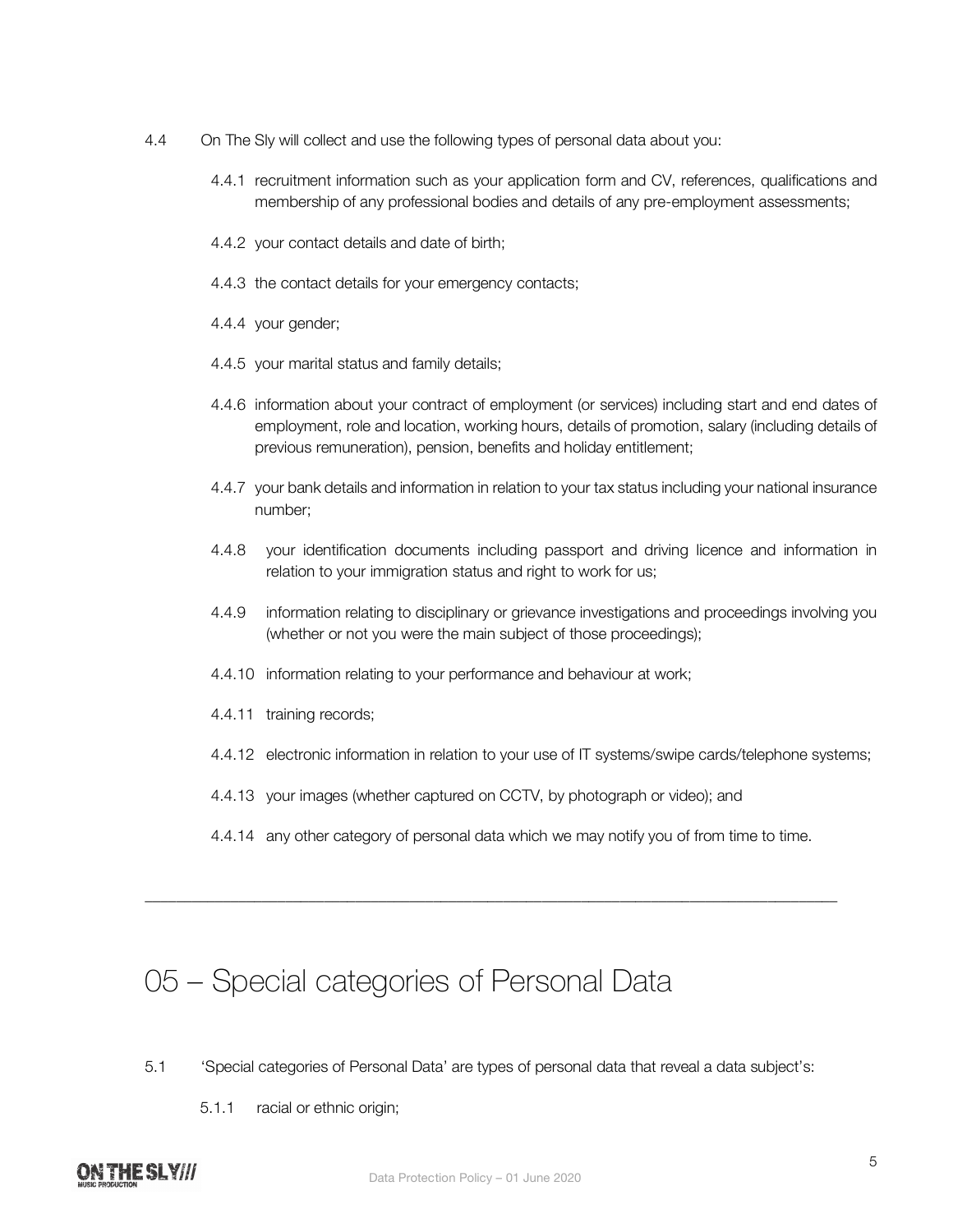- 5.1.2 political opinions;
- 5.1.3 religious or philosophical beliefs;
- 5.1.4 trade union membership;
- 5.1.5 genetic or biometric data;
- 5.1.6 health; and
- 5.1.7 sex life and sexual orientation.

On The Sly may hold and use any of these special categories of your personal data in accordance with the law. See sections 07 and 08 for further information.

\_\_\_\_\_\_\_\_\_\_\_\_\_\_\_\_\_\_\_\_\_\_\_\_\_\_\_\_\_\_\_\_\_\_\_\_\_\_\_\_\_\_\_\_\_\_\_\_\_\_\_\_\_\_\_\_\_\_\_\_\_\_\_\_\_\_\_\_\_\_\_\_\_\_\_\_\_\_\_\_\_\_\_\_\_\_\_\_\_

#### 06 – Definition of 'Processing'

- 6.1 'Processing' means any activity that involves the use of Personal Data such as:
	- 6.1.1 collection, recording, organisation, structuring or storage;
	- 6.1.2 adaption or alteration;
	- 6.1.3 retrieval, consultation or use;
	- 6.1.4 disclosure by transmission, dissemination or otherwise making available;
	- 6.1.5 alignment or combination; and
	- 6.1.6 restriction, destruction or erasure.

This includes processing Personal Data which forms part of a filing system and any automated processing.



\_\_\_\_\_\_\_\_\_\_\_\_\_\_\_\_\_\_\_\_\_\_\_\_\_\_\_\_\_\_\_\_\_\_\_\_\_\_\_\_\_\_\_\_\_\_\_\_\_\_\_\_\_\_\_\_\_\_\_\_\_\_\_\_\_\_\_\_\_\_\_\_\_\_\_\_\_\_\_\_\_\_\_\_\_\_\_\_\_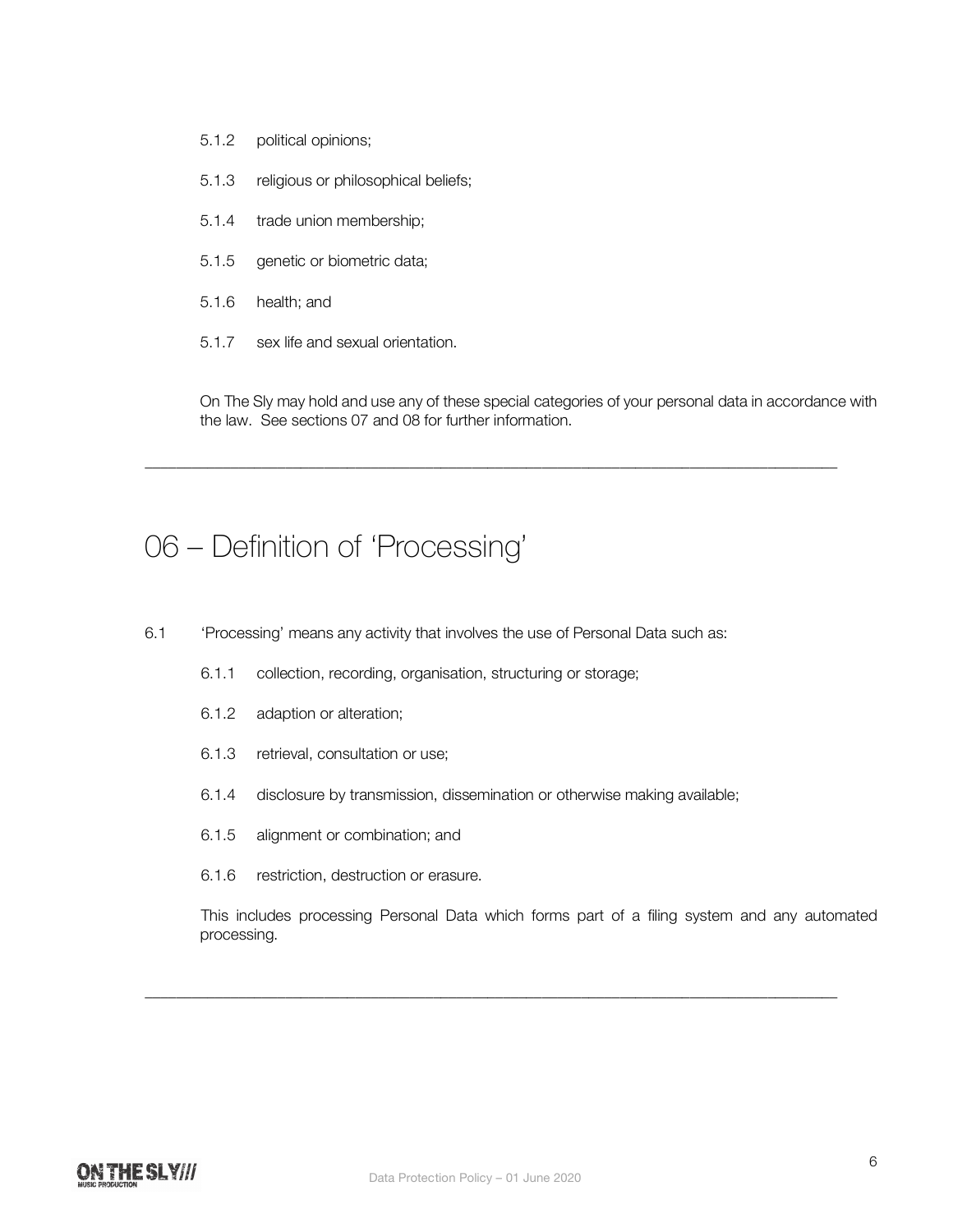# 07 – Processing of Personal Data at On The Sly

- 7.1 On The Sly will process your Personal Data (including special categories of personal data) in accordance with our legal obligations.
- 7.2 We will use your Personal Data for:
	- 7.2.1 performing the contract of employment (or services) between us;
	- 7.2.2 complying with any legal obligation; or
	- 7.2.3 if it is necessary for our legitimate interests (or for the legitimate interests of someone else). However, we can only do this if your interests and rights do not override ours (or theirs). You have the right to challenge our legitimate interests and request that we stop this processing. See details of your rights in section 13 below.
- 7.3 We can process your Personal Data for these purposes without your knowledge or consent. We will not use your Personal Data for an unrelated purpose without telling you about it and the legal basis that we intend to rely on for processing it.
- 7.4 If you choose not to provide us with certain Personal Data you should be aware that we may not be able to carry out certain parts of the contract between us. For example, if you do not provide us with your bank account details we may not be able to pay you. It might also stop us from complying with certain legal obligations and duties which we have such as to pay the right amount of tax to HMRC or to make reasonable adjustments in relation to any disability you may suffer from.

\_\_\_\_\_\_\_\_\_\_\_\_\_\_\_\_\_\_\_\_\_\_\_\_\_\_\_\_\_\_\_\_\_\_\_\_\_\_\_\_\_\_\_\_\_\_\_\_\_\_\_\_\_\_\_\_\_\_\_\_\_\_\_\_\_\_\_\_\_\_\_\_\_\_\_\_\_\_\_\_\_\_\_\_\_\_\_\_\_

### 08 – When we might process your Personal Data

8.1 On The Sly has to process your Personal Data in various situations during your recruitment, employment (or engagement) and even following termination of your employment (or engagement).

For example (and see section 8.4 below for the meaning of the asterisks):

- 8.1.1 to decide whether to employ (or engage) you;
- 8.1.2 to decide how much to pay you, and the other terms of your contract with us;
- 8.1.3 to check you have the legal right to work for us;

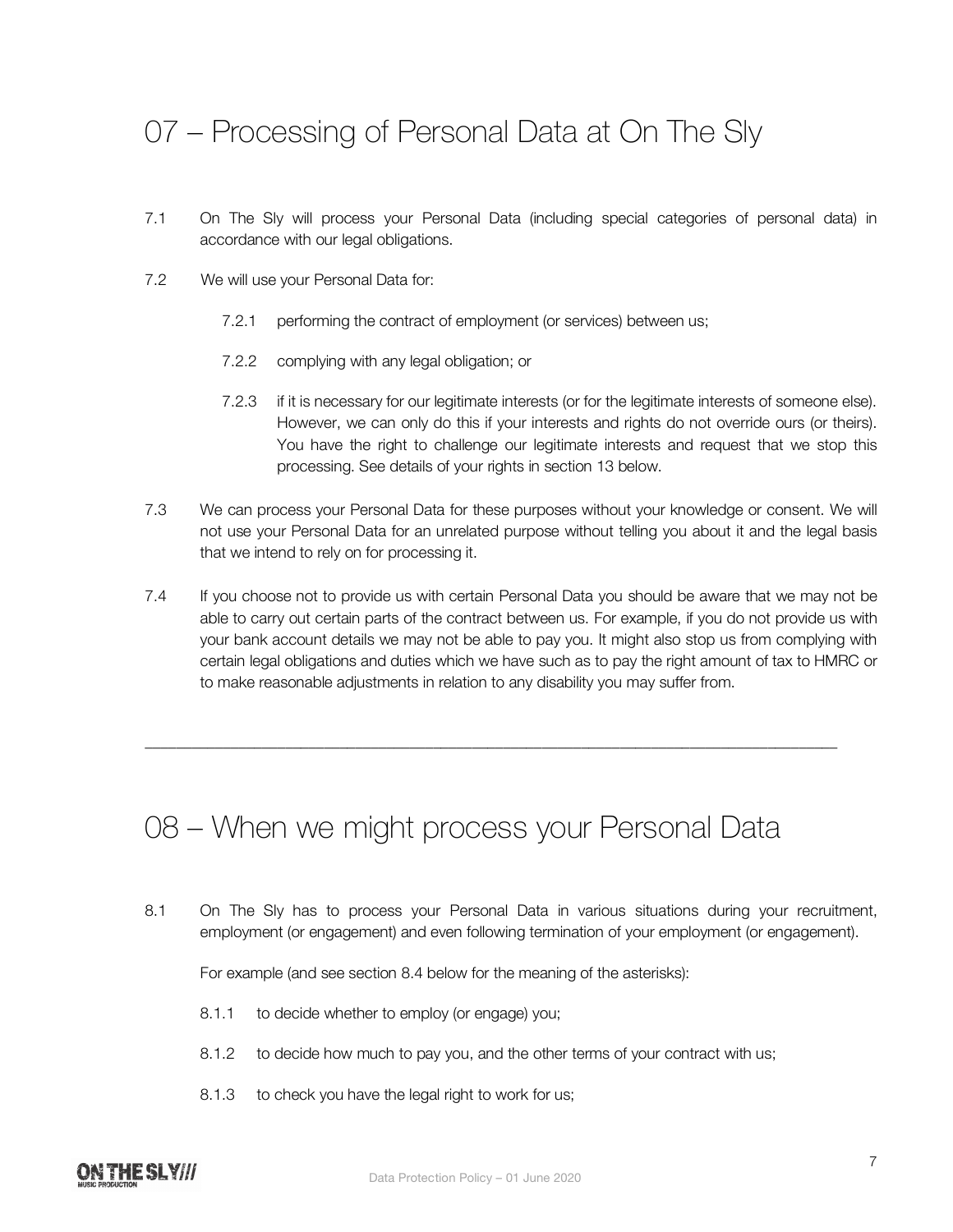- 8.1.4 to carry out the contract between us including where relevant, its termination;
- 8.1.5 training you and reviewing your performance<sup>\*</sup>;
- 8.1.6 to decide whether to promote you;
- 8.1.7 to decide whether and how to manage your performance, absence or conduct<sup>\*</sup>;
- 8.1.8 to carry out a disciplinary or grievance investigation or procedure in relation to you or someone else;
- 8.1.9 to determine whether we need to make reasonable adjustments to your workplace or role because of your disability\*;
- 8.1.10 to monitor diversity and equal opportunities\*;
- 8.1.11 to monitor and protect the security (including network security) of the Company, of you, our other staff, customers and others;
- 8.1.12 to monitor and protect the health and safety of you, our other staff, customers and third parties\*;
- 8.1.13 to pay you and provide pension and other benefits in accordance with the contract between us\*;
- 8.1.14 paying tax and national insurance;
- 8.1.15 to provide a reference upon request from another employer;
- 8.1.16 to pay trade union subscriptions\*;
- 8.1.17 monitoring compliance by you, us and others with our policies and our contractual obligations\*;
- 8.1.18 to comply with employment law, immigration law, health and safety law, tax law and other laws which affect us\*:
- 8.1.19 to answer questions from insurers in respect of any insurance policies which relate to you\*;
- 8.1.20 running our business and planning for the future;
- 8.1.21 the prevention and detection of fraud or other criminal offences;
- 8.1.22 to defend the Company in respect of any investigation or litigation and to comply with any court or tribunal orders for disclosure\*; and
- 8.1.23 for any other reason which we may notify you of from time to time.

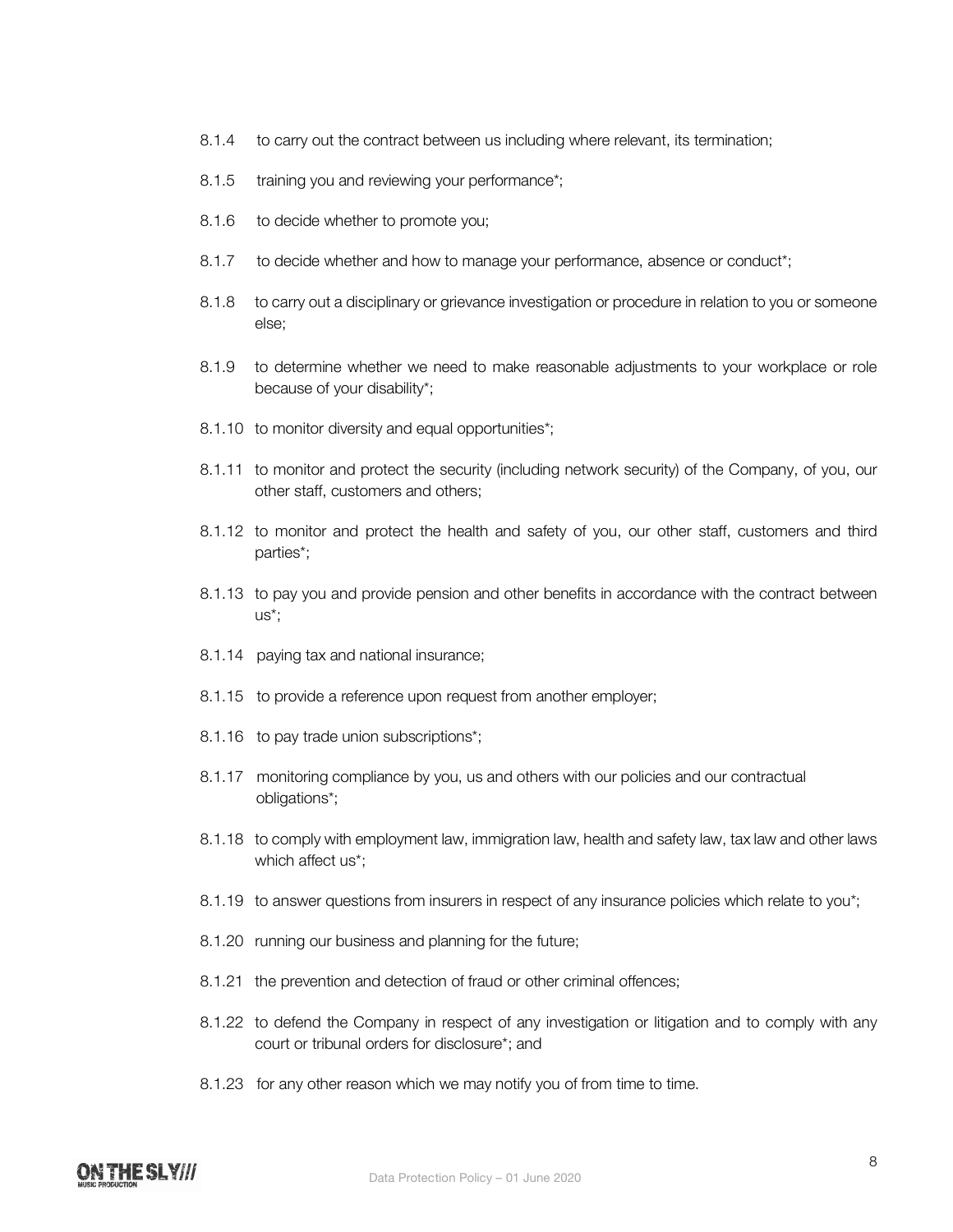- 8.2 On The Sly will only process special categories of your personal data (see above) in certain situations in accordance with the law. For example, if you have given your explicit consent. If On The Sly requested your consent to process a special category of personal data then we would explain the reasons for our request. You do not need to consent and can withdraw consent later if you choose by contacting the Directors.
- 8.3 On The Sly does not need your consent to process special categories of your personal data when it is processed for the following purposes:
	- 8.3.1 where it is necessary for carrying out rights and obligations under employment law;
	- 8.3.2 where it is necessary to protect your vital interests or those of another person where you/they are physically or legally incapable of giving consent;
	- 8.3.3 where you have made the data public;
	- 8.3.4 where processing is necessary for the establishment, exercise or defence of legal claims; and
	- 8.3.5 where processing is necessary for the purposes of occupational medicine or for the assessment of your working capacity.
- 8.4 We might process special categories of your personal data for the purposes in paragraph 8.1 above which have an asterisk beside them. In particular, we will use information in relation to:
	- 8.4.1 your race, ethnic origin, religion, sexual orientation or gender to monitor equal opportunities;
	- 8.4.2 your sickness absence, health and medical conditions to monitor your absence, assess your fitness for work, to pay you benefits, to comply with our legal obligations under employment law including to make reasonable adjustments and to look after your health and safety; and
	- 8.4.3 your trade union membership to pay any subscriptions and to comply with our legal obligations in respect of trade union members.
- 8.5 We do not take automated decisions about you using your personal data or use profiling in relation to you.

\_\_\_\_\_\_\_\_\_\_\_\_\_\_\_\_\_\_\_\_\_\_\_\_\_\_\_\_\_\_\_\_\_\_\_\_\_\_\_\_\_\_\_\_\_\_\_\_\_\_\_\_\_\_\_\_\_\_\_\_\_\_\_\_\_\_\_\_\_\_\_\_\_\_\_\_\_\_\_\_\_\_\_\_\_\_\_\_\_

# 09 – Sharing your Personal Data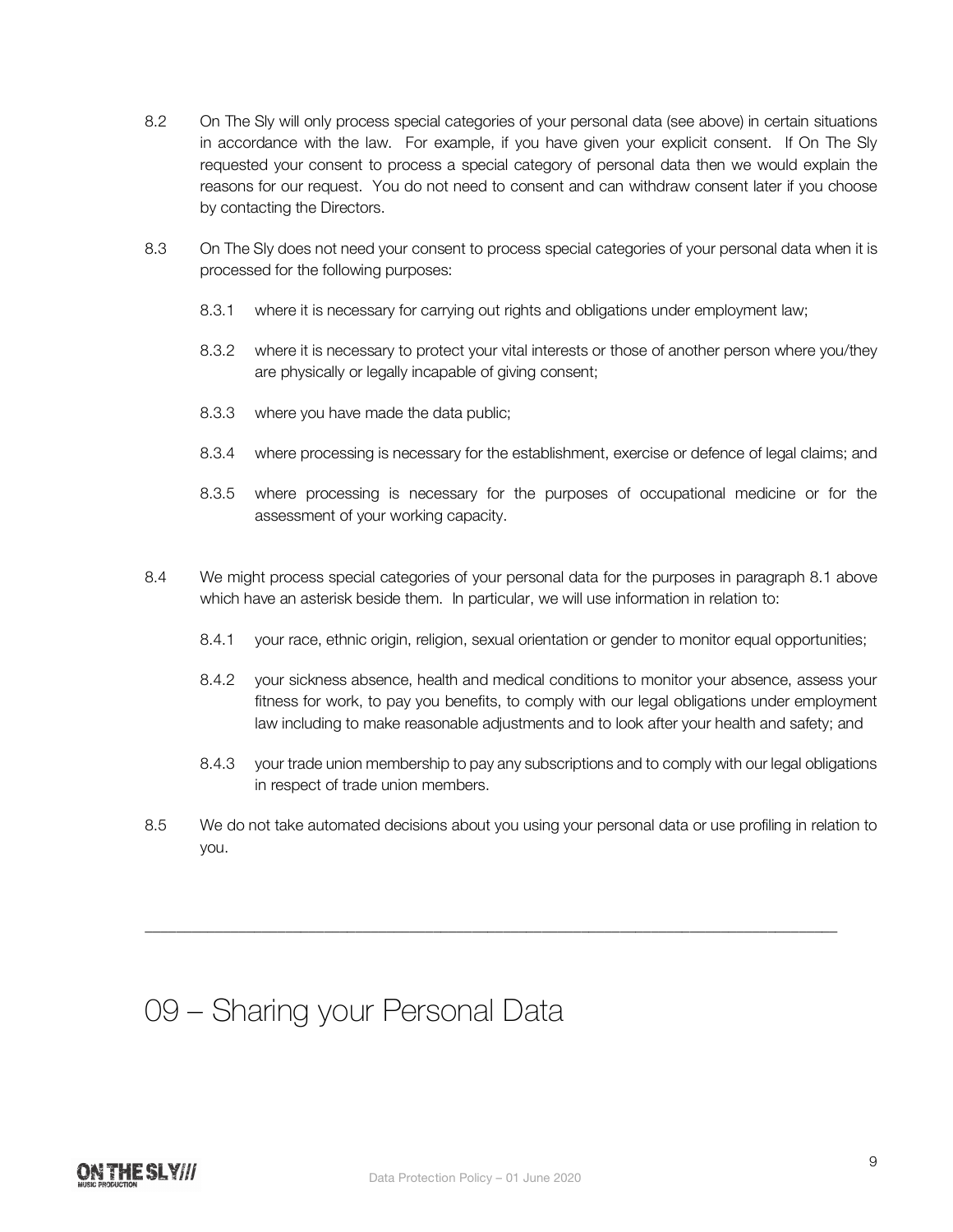- 9.1 Generally, we are not allowed to share Personal Data with third parties unless certain safeguards and contractual arrangements have been put in place. Sometimes we might share your Personal Data with group companies, payroll providers or our contractors and agents to carry out our obligations under our contract with you or for our legitimate interests.
- 9.2 We require those companies to keep your Personal Data confidential and secure and to protect it in accordance with the law and our policies. They are only permitted to process your data for the lawful purpose for which it has been shared and in accordance with our instructions.
- 9.3 We do not send your Personal Data outside the European Economic Area. If this changes you will be notified of this and the protections which are in place to protect the security of your data will be explained.

### 10 – Processing Personal Data for the On The Sly

\_\_\_\_\_\_\_\_\_\_\_\_\_\_\_\_\_\_\_\_\_\_\_\_\_\_\_\_\_\_\_\_\_\_\_\_\_\_\_\_\_\_\_\_\_\_\_\_\_\_\_\_\_\_\_\_\_\_\_\_\_\_\_\_\_\_\_\_\_\_\_\_\_\_\_\_\_\_\_\_\_\_\_\_\_\_\_\_

- 10.1 Everyone who works for, or on behalf of, On The Sly, is responsible for ensuring data is collected, stored and handled appropriately, in line with this policy.
- 10.2 The Directors are responsible for reviewing this policy and updating the Board of Directors on the Company's data protection responsibilities and any risks in relation to the processing of data. You should direct any questions in relation to this policy or data protection to this person.
- 10.3 You should only access Personal Data covered by this policy if you need it for the work you do for, or on behalf of the Company and only if you are authorised to do so. You should only use the data for the specified lawful purpose for which it was obtained.
- 10.4 You should not share personal data informally.
- 10.5 You should keep Personal Data secure and not share it with unauthorised people.
- 10.6 You should regularly review and update Personal Data which you have to deal with for work. This includes telling the company if your own contact details change.
- 10.7 You should not make unnecessary copies of Personal Data and should keep and dispose of any copies securely.
- 10.8 You should use strong passwords.
- 10.9 You should lock your computer screens when not at your desk.
- 10.10 Consider anonymising data or using separate keys/codes so that the data subject cannot be identified.

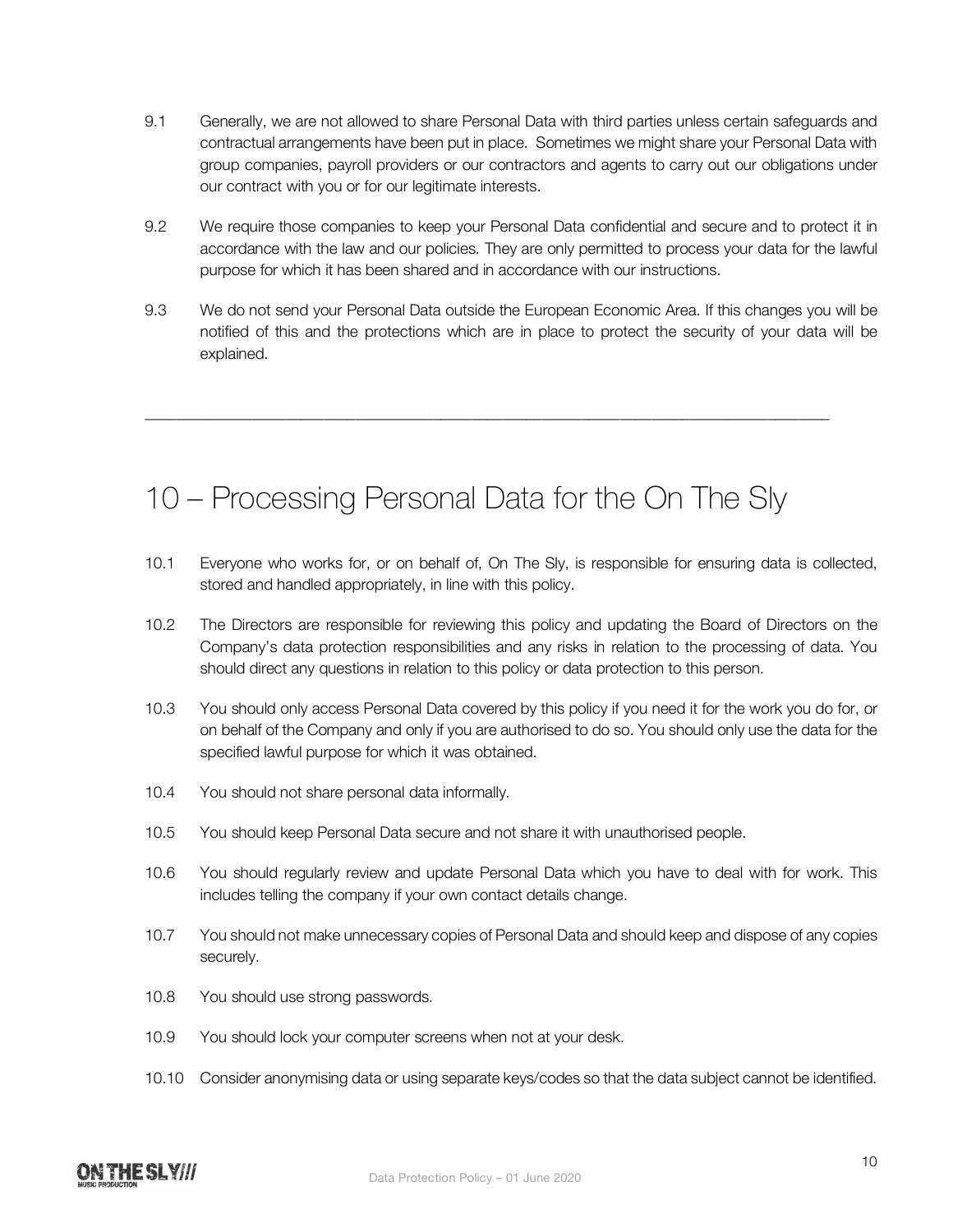- 10.11 Do not save Personal Data to your own personal computers or other devices.
- 10.12 Personal Data should never be transferred outside the European Economic Area except in compliance with the law and authorisation of The Directors.
- 10.13 You should lock drawers and filing cabinets. Do not leave paper with Personal Data lying about.
- 10.14 You should not take Personal Data away from Company's premises without authorisation from your line manager.
- 10.15 Personal Data should be shredded and disposed of securely when you have finished with it.
- 10.16 You should ask for help from the Directors if you are unsure about data protection or if you notice any areas of data protection or security On The Sly can improve upon.
- 10.17 Any deliberate or negligent breach of this policy by you may result in disciplinary action being taken against you in accordance with our disciplinary procedure.
- 10.19 It is a criminal offence to conceal or destroy personal data which is part of a subject access request (see below). This conduct could also amount to gross misconduct under our disciplinary procedure, which could result in your dismissal.

\_\_\_\_\_\_\_\_\_\_\_\_\_\_\_\_\_\_\_\_\_\_\_\_\_\_\_\_\_\_\_\_\_\_\_\_\_\_\_\_\_\_\_\_\_\_\_\_\_\_\_\_\_\_\_\_\_\_\_\_\_\_\_\_\_\_\_\_\_\_\_\_\_\_\_\_\_\_\_\_\_\_\_\_\_\_\_\_\_

#### 11 – Dealing with Data Breaches

- 11.1 On The Sly has robust measures in place to minimise and prevent data breaches from taking place. Should a breach of Personal Data occur (whether in respect of you or someone else) then we must take notes and keep evidence of that breach. If the breach is likely to result in a risk to the rights and freedoms of individuals then we must also notify the Information Commissioner's Office within 72 hours.
- 11.2 If you are aware of a data breach you must contact the Directors immediately and keep any evidence you have in relation to the breach.

\_\_\_\_\_\_\_\_\_\_\_\_\_\_\_\_\_\_\_\_\_\_\_\_\_\_\_\_\_\_\_\_\_\_\_\_\_\_\_\_\_\_\_\_\_\_\_\_\_\_\_\_\_\_\_\_\_\_\_\_\_\_\_\_\_\_\_\_\_\_\_\_\_\_\_\_\_\_\_\_\_\_\_\_\_\_\_\_\_

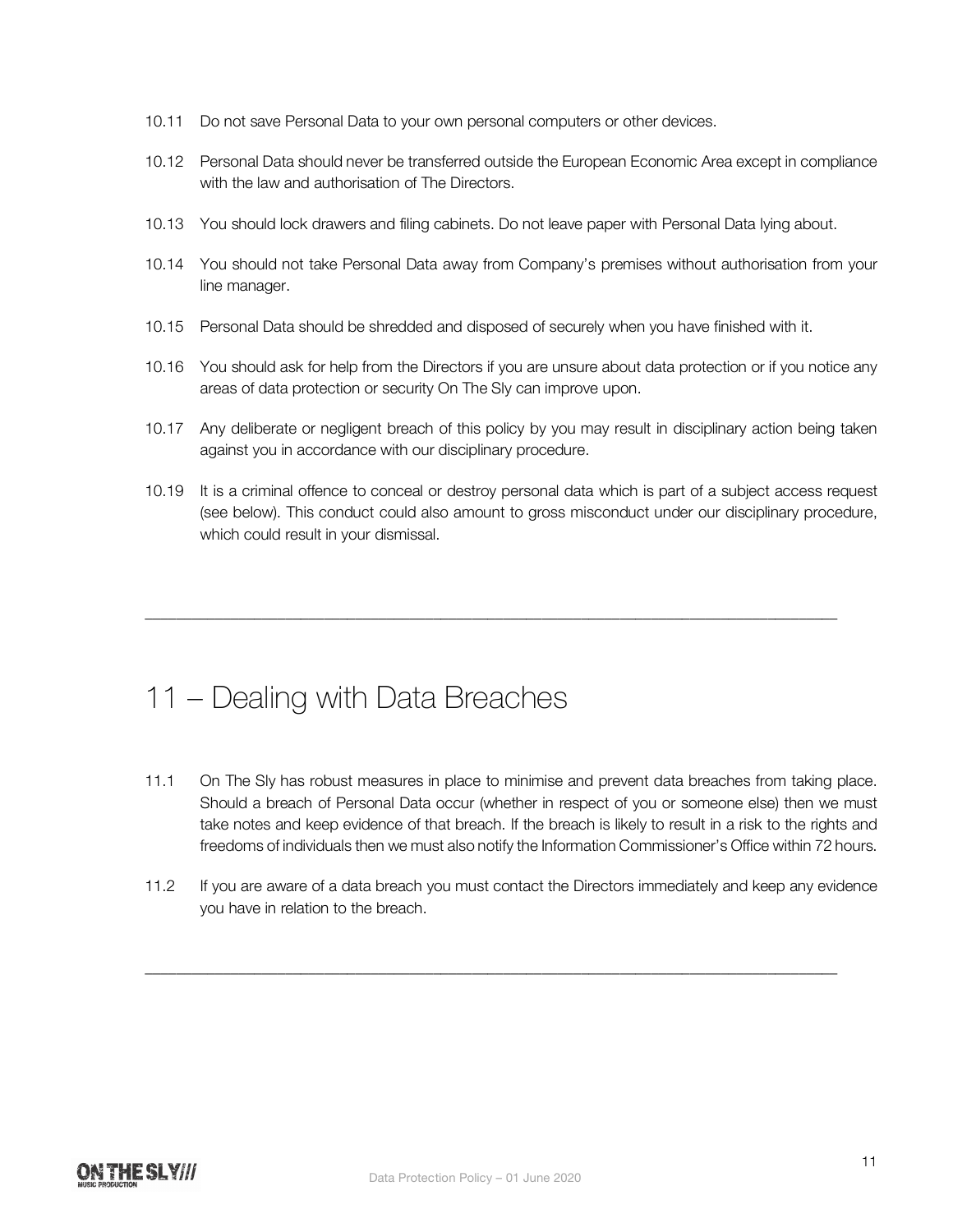# 12 – Subject access requests

- 12.1 Data subjects can make a 'subject access request' ('SAR') to find out the information On The Sly holds about them. This request must be made in writing. If you receive such a request you should forward it immediately to the Directors who will coordinate a response.
- 12.2 If you would like to make a SAR in relation to your own Personal Data you should make this in writing to Chris Thorpe On The Sly must respond within one month unless the request is complex or numerous in which case the period in which we must respond can be extended by a further two months.
- 12.3 There is no fee for making a SAR. However, if your request is manifestly unfounded or excessive On The Sly may charge a reasonable administrative fee or refuse to respond to your request.

\_\_\_\_\_\_\_\_\_\_\_\_\_\_\_\_\_\_\_\_\_\_\_\_\_\_\_\_\_\_\_\_\_\_\_\_\_\_\_\_\_\_\_\_\_\_\_\_\_\_\_\_\_\_\_\_\_\_\_\_\_\_\_\_\_\_\_\_\_\_\_\_\_\_\_\_\_\_\_\_\_\_\_\_\_\_\_\_\_

#### 13 – Data Subject Rights

- 13.1 You have the right to information about what Personal Data we process, how and on what basis as set out in this policy.
- 13.2 You have the right to access your own Personal Data by way of a subject access request (see above).
- 13.3 You can correct any inaccuracies in your Personal Data by contacting the Directors.
- 13.4 You have the right to request that we erase your Personal Data where we were not entitled under the law to process it or it is no longer necessary to process it for the purpose it was collected. To do so you should contact the Directors.
- 13.5 While you have an outstanding application for your Personal Data to be corrected or erased or are contesting the lawfulness of our processing, you can apply for its use to be restricted by contacting the Directors.
- 13.6 You have the right to object to data processing where we are relying on a legitimate interest to do so and you think that your rights and interests outweigh our own and you wish us to stop.
- 13.7 You have the right to object if we process your Personal Data for the purposes of direct marketing.
- 13.8 You have the right to receive a copy of your Personal Data and to transfer your Personal Data to another data controller. We will not charge for this and will in most cases aim to do this within one month.
- 13.9 With some exceptions, you have the right not to be subjected to automated decision-making.